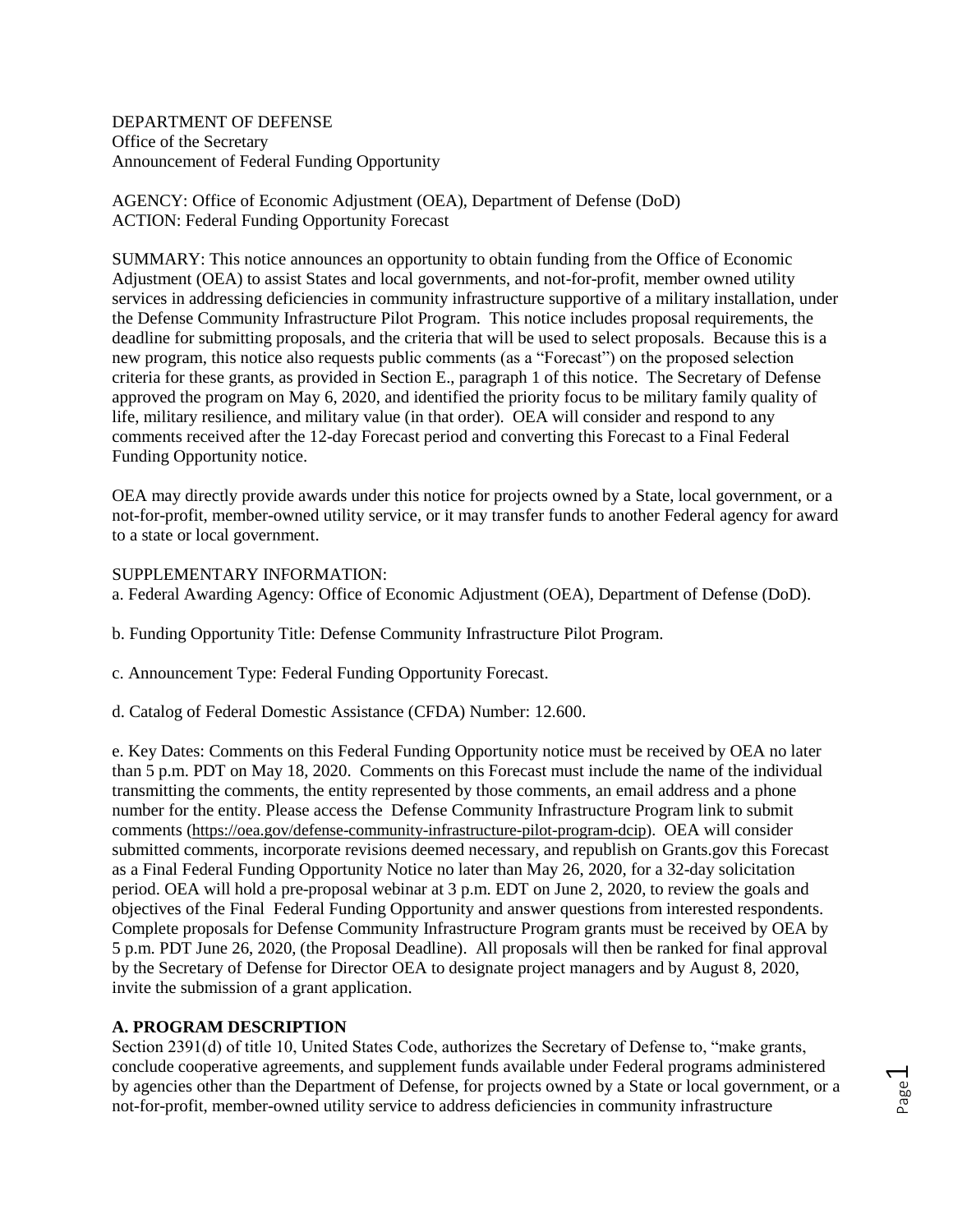supportive of a military installation, if the Secretary determines that such assistance will enhance the military value, resilience, or military family quality of life at such military installation." The Consolidated Appropriations Act for Fiscal Year 2020 (PL 116-93) provides \$50 million for the Office of Economic Adjustment (OEA) to obligate prior to September 30, 2020. On May 6, 2020, the Secretary of Defense approved OEA to implement this program with the eligibility criteria and grant process provided under this notice.

Project proposals must include the endorsement of the local installation commander representing the installation benefitting from the proposed project, and will be competitively ranked across review criteria identified in Section E., paragraph 1 of this notice.

Federal funds may supplement, but cannot substitute for or otherwise supplant other available public funds that are available for the proposed project, including funds from the Defense Access Roads Program, U.S. Department of Transportation grants, etc.

## **B. FEDERAL AWARD INFORMATION**

Proposals will be ranked by a Defense Community Infrastructure Program review panel against the selection criteria provided in Section E. paragraph 1, of this Forecast. These criteria may be further amended and the deadline for submission of proposals may be extended by OEA in the Final Federal Funding Opportunity to be published no later than May 26, 2020, on Grants.gov. OEA will invite by August 8, 2020, successful respondents on the basis of their proposal's ranking by the review panel, following the Secretary of Defense's approval, to complete a grant application. Complete proposals for Defense Community Infrastructure Pilot Program grants must be received by OEA by June 26, 2020, (the Proposal Deadline). To receive an award, an eligible respondent must submit both a successful proposal and an acceptable grant application.

The award ceiling is \$25 million and the award floor is \$250,000. Individual proposals requesting more than \$25 million from the Defense Community Infrastructure Program will not be accepted for review, and all proposed projects must result in a complete and useable project. The final amount of each award will be determined by OEA based on the recommendation of the review panel, subject to the availability of appropriations under this announcement.

For non-rural area projects (rural area being defined as a city, town, or unincorporated area that has a population of not more than 50,000 inhabitants), the State or local government, or a not-for-profit, member-owned utility service, must agree to contribute 50% or more of the funding for the project, unless a national security waiver is approved by the Secretary of Defense.

The total amount of funds available for awards may be reduced by amounts required to reimburse costs for program oversight and administrative services secured from non-DoD Federal agencies. Project cost overruns are the responsibility of the recipient. Recipients of grant funding under this program will be subject to terms and conditions in the course of undertaking their project, including conformance with an agreed upon "Project Development Schedule." OEA reserves the right to cancel an award for nonperformance, including failure to comply with the agreed upon Project Development Schedule. Awards are subject to compliance with the National Environmental Policy Act (NEPA), and entities invited to be applicants for grants under the Defense Community Infrastructure Program are responsible for providing the information required to satisfy NEPA and the Council on Environmental Quality NEPA regulations as well as any required state or local environmental regulations.

Awards under the Final Federal Funding Opportunity will be issued in the form of a grant agreement in accordance with 31 U.S.C. 6302 and 6304.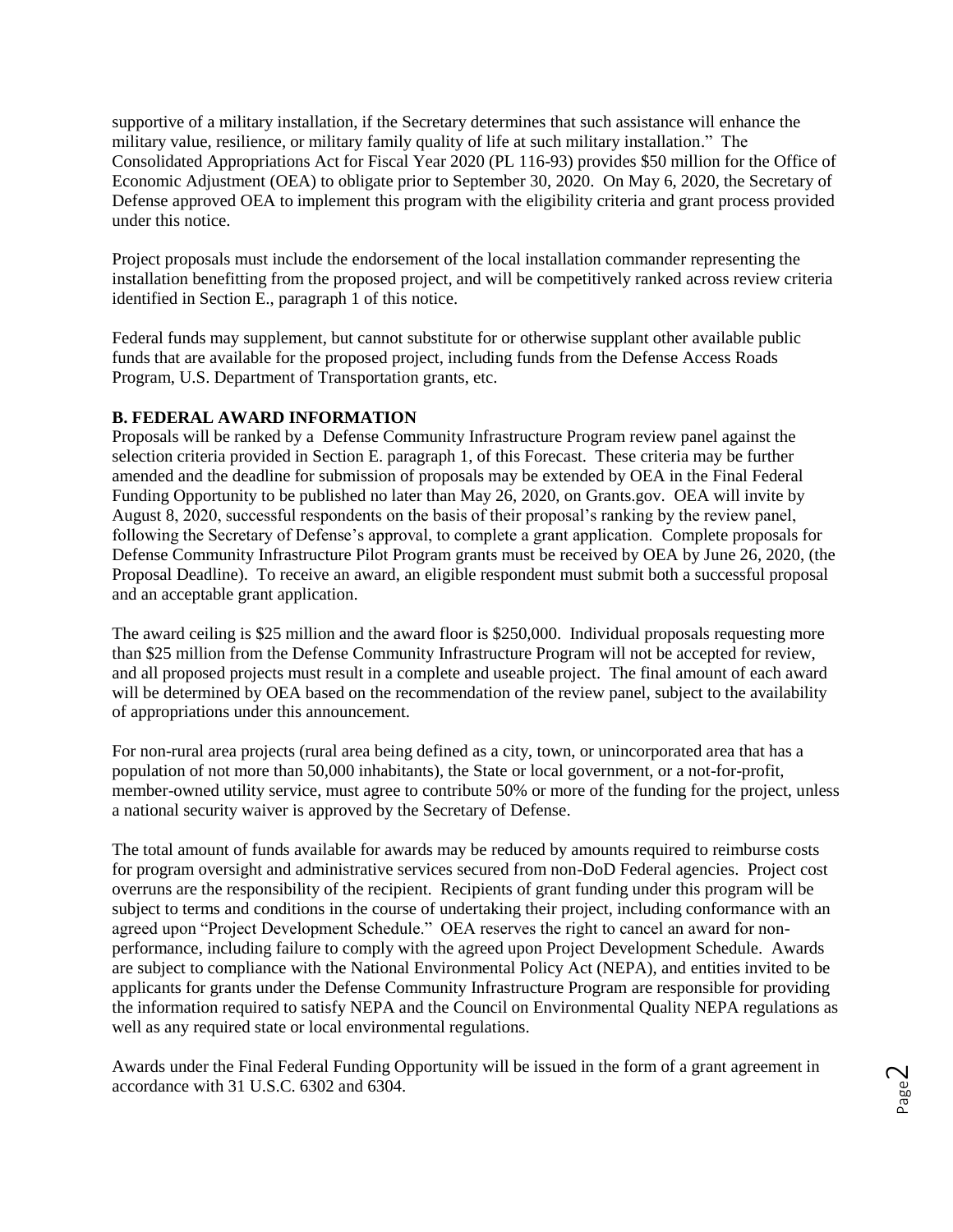# **C. ELIGIBILITY INFORMATION**

#### 1. Eligible Proposers

State or local governments and not-for-profit, member owned utility services owning infrastructure outside of, owning infrastructure outside but supporting, a military installation. The term military installation means a base, camp, post, station, yard, center, homeport facility for any ship, or other activity under the jurisdiction of the Department of Defense, including any leased facility, which is located within any of the several States, the District of Columbia, the Commonwealth of Puerto Rico, American Samoa, the Virgin Islands, the Commonwealth of the Northern Mariana Islands, or Guam. Such term does not include any facility used primarily for civil works, rivers and harbors projects, or flood control projects.

#### 2. Cost Sharing or Matching

For non-rural area projects (rural area being defined as a city, town, or unincorporated area that has a population of not more than 50,000 inhabitants) the State or local government, or a not-for-profit, member-owned utility service, must agree to contribute 50% or more of the funding for the project, unless a national security waiver is approved by the Secretary of Defense.

These matching funds may not count as non-Federal match for other project funding, and the ability to use other Federal funds as a non-Federal match contribution will be determined by the authority and appropriation providing those funds as well as whether the relevant Grantor provides approval. Funding proposed as a source for the non-Federal share must be expended either within the proposed project period commencing from the date of award or no earlier than the date of enactment of the 2019 National Defense Authorization Act, August 13, 2018.

## 3. Eligible Projects

Eligible community infrastructure projects are any complete and useable transportation project, school, hospital, police, fire, emergency response, or other community support facility; or water, waste-water, telecommunications, electric, gas, or other utility infrastructure project, that:

- support a military installation;
- are owned by a state or local government or a not-for-profit, member owned utility service;
- will enhance military family quality of life, resilience or military value at the supported military installation;
- endorsed by the local installation commander representing the installation benefitting from the propose project; and
- are construction-ready.

Project proposals improving military family quality of life include: schools, hospitals, daycare centers (CDCs), recreation centers, etc.

In publishing this Forecast Federal Funding Opportunity, the Secretary of Defense has prioritized projects that: First, improve the quality of life of our service members and their families; Second, provide resilience; and, Third, provide military value ranked in that order. A project is construction ready if construction of the project may commence within 12 months of award, and all necessary final design and planning, Federal and state/local environmental planning, and local permitting actions are substantially complete.

Eligible activities include only hard construction and renovation costs outside of local installation property (defined as property not owned by the local installation), including reasonable allowances for contingencies, and capital equipment affixed to the real property with a depreciable life of not less than 7 years.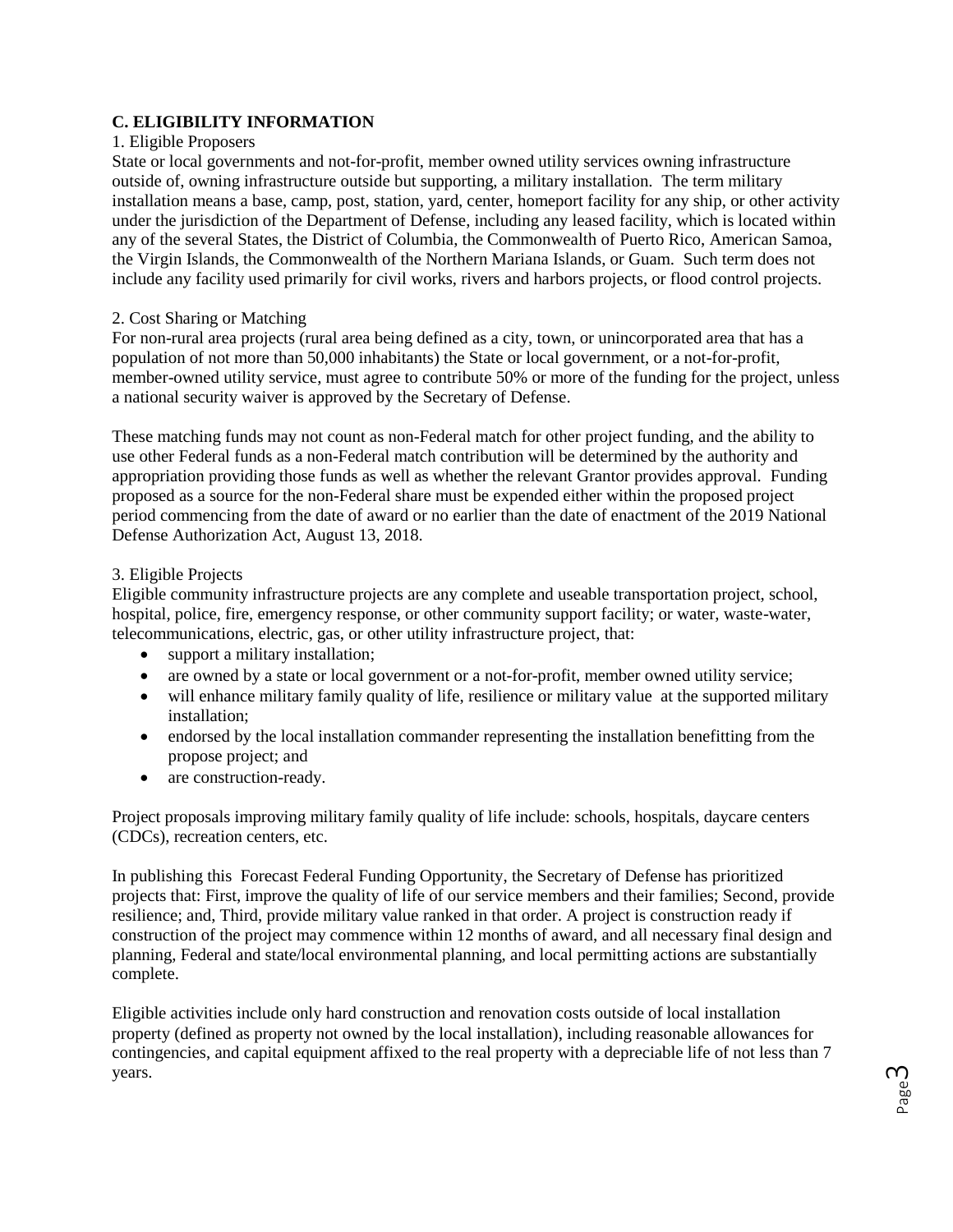#### 4. Eligible Costs

Eligible costs include, but are not limited to, project administration, inspection, construction, utilities, and contingency costs required to execute the project as well as capital equipment affixed to the real property with a depreciable life of not less than 7 years.

Proposals that meet the aforementioned eligibility conditions will be ranked by the Defense Community Infrastructure Program review panel against the selection criteria provided in Section E., paragraph 1 of this notice. The highest-ranking proposals will be invited to be applicants to submit formal grant applications, and grant awards will be made to successful applicants until the available appropriations are exhausted.

## **D. Proposal and Submission Information**

1. Address to Request Application Package Proposals must be submitted electronically as described in Section D., paragraph 4.

2. Content and Form of Proposal Submission

Each interested respondent must submit a complete proposal through Grants.gov not later than the Proposal Deadline date (see Section D., paragraph 4). Grants.gov requires all proposers to complete the Standard Form 424. Please refer to the instructions provided with the Grants.gov Funding Opportunity on how to complete the Standard Form 424.

A proposal may not exceed 18 pages (single-sided, single-spaced with 1-inch margins, 11 point Times New Roman font, and including all maps, drawings and attachments—excepting the Standard Form 424 and the independent cost estimate to validate the proposed project budget, the pages for which do not count towards this 18 page total) and shall include the following information:

A. Point of Contact: Name, phone number, e-mail address, and organization address of the respondent's primary point of contact;

B. Installation Need: A summary of the installation need, including which issue the proposal addresses military family quality of life, resiliency, or military value—and how the issue degrades military family quality of life, resilience and/or military value at the local installation. Information on this need must also include an assessment of the likely beneficiaries from the project, and specifically an assessment of the extent to which the total installation population of military service members and/or their families will benefit (e.g., 0-100% of the population); Service members and /or their families must be 50% or more of the population benefitted by the proposal.

C. Installation Endorsement: A letter of endorsement from the Commander of the local installation that includes (a) the existing conditions at the local installation to be impacted by development of the proposed project (and the extent to which the proposed project enhances the existing conditions), and (b) a comparison of how those existing conditions rank against all other installations of that same Military Service;

D. Project Description: A description of the proposed Defense Community Infrastructure Pilot Program project, including an explanation how the project addresses the installation need;

E. Project Engineering Information: A demonstration of the technical feasibility of the construction project;

F. Project Parties: Identification of other parties involved in the project;

G. Grant Funds and other Sources of Funds: An overview and commitment of all funding sources, including non-federal match source funding identified, requested under this notice, financial commitments for other Federal and non-Federal funds needed to complete the project (including any eligibility of Federal funds to be counted as the non-Federal share), documentation demonstrating that the requested funds do not supplant other available funds, and acknowledgement any cost overruns will be the obligation of the proposer. Proposing entity must also state its capability to obtain a surety bond as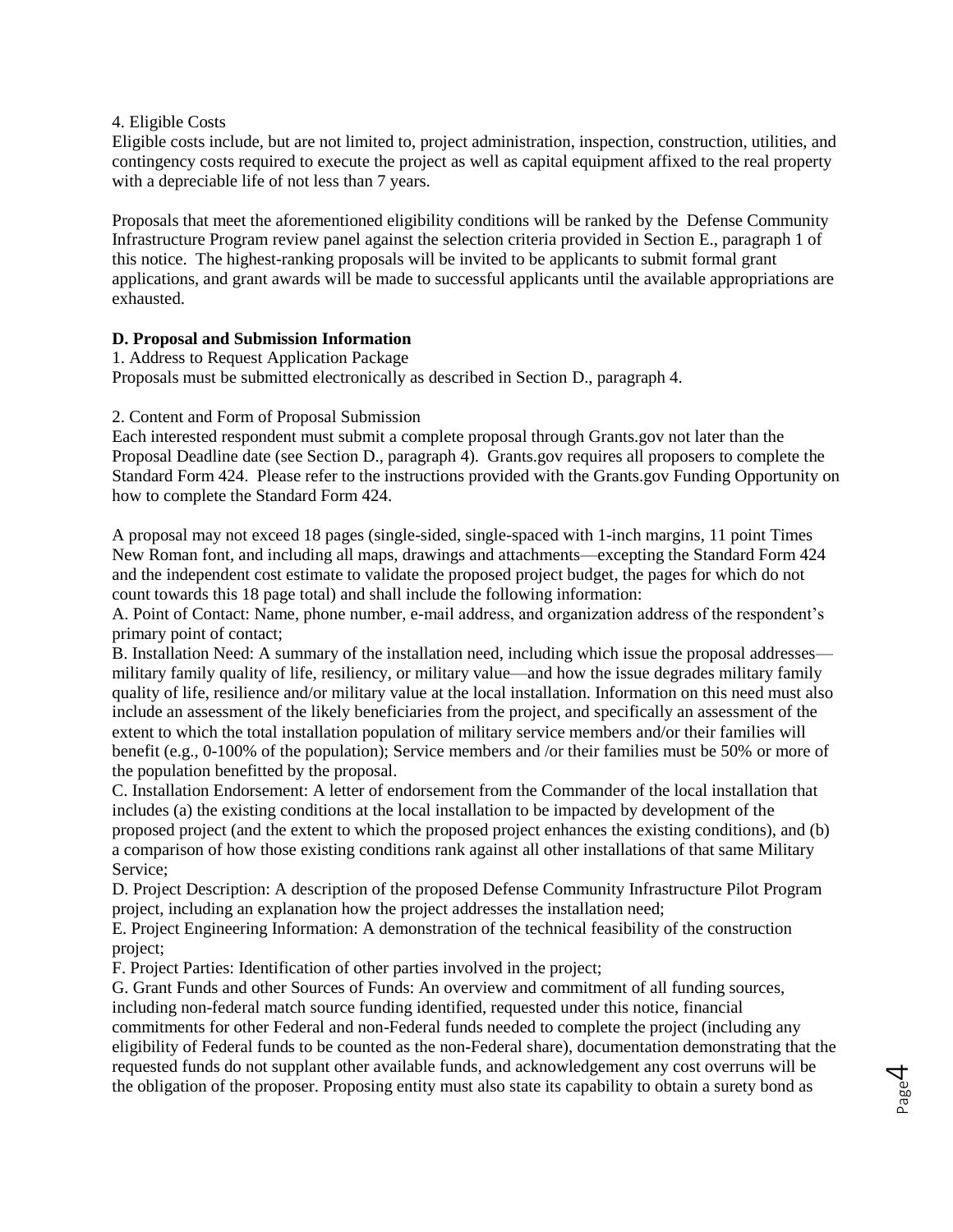backstop ensuring successful completion of the project should cost overruns occur or other unforeseen financial impacts;

H. Uses of Construction Project Funds: The uses of project funding, including a total project cost estimate with major cost elements broken out for project administration, inspection, construction, utilities, and contingency costs. All proposals shall include an independent cost estimate to validate the proposed project budget;

I. Project Development Schedule: A sufficiently detailed project schedule, including milestones such as final permitting and compliance (if required), land acquisition and site control (if needed), start of construction and end of construction, demonstrating that the project can commence within 12 months upon receipt of a grant and that the grant funds will be spent steadily and expeditiously once the project commences, and completed no later than 5 years following the obligation of Federal funds;

J. Environmental Approvals: Indicate the status (e.g., receipt or reasonably anticipated receipt) of all environmental approvals necessary for the construction project to proceed to construction on the timeline specified in the project schedule, including all Federal, State, and local requirements, and completion of an appropriate environmental impact analysis in accordance with NEPA (required);

K. State and Local Planning: If applicable, the inclusion of the construction project in the relevant State, metropolitan, and local planning documents, or a certification from the appropriate agency (e.g., Metropolitan Planning Organization) that the project will be included in the relevant planning document. The proposer should demonstrate that conformance with state and local planning requirements is attainable within 6 months of project approval;

L. Grants Management: Evidence of the intended recipient's ability and authority to manage grants; M. Spousal Program Support: Proposals must contain a narrative presenting efforts by the proposer, or the proposer's State or local government, to support military spouses, including efforts to ease spousal unemployment and licensure, childcare, mentorship, and other services/programs to assist military spouses.

N. Submitting Official: Documentation that the Submitting Official is authorized by the proposer to submit a proposal and subsequently apply for assistance; and

O. Attachments: In compliance with the overall application page limit (notwithstanding the length of the independent cost estimate to validate the proposed project budget).

Proposals to be complete upon submission and incomplete proposals will not be reviewed. To the extent practicable, OEA encourages respondents to provide data and evidence of all project merits in a form that is publicly available or verifiable.

## 3. Unique Entity Identifier and System for Award Management (SAM)

Each proposer invited to be an applicant for a grant is required to: (a) Provide a valid Dun and Bradstreet Universal Numbering System (DUNS) number; (b) be registered in SAM before submitting its application; and (c) continue to maintain an active SAM registration with current information at all times during which it has an active Federal award or an application or plan under consideration by a Federal awarding agency. OEA may not make a Federal award to an applicant until the applicant has complied with all applicable unique entity identifier and SAM requirements and, if an applicant has not fully complied with the requirements by the time OEA is ready to issue a Federal award, OEA may determine that the applicant is not qualified to receive a Federal award and use that determination as a basis for making a Federal award to another applicant.

## 4. Submission Dates and Times

Comments on this Forecast must be submitted to the OEA email address identified in Section G of this notice no later than 5 p.m. PDT on May 18, 2020. Comments on this Forecast must include the name of the individual transmitting the comments, the entity represented by those comments, an email address and a phone number for the comments. Please access the Defense Community Infrastructure Program link on the OEA homepage [\(https://oea.gov/defense-community-infrastructure-pilot-program-dcip\)](https://oea.gov/defense-community-infrastructure-pilot-program-dcip) to submit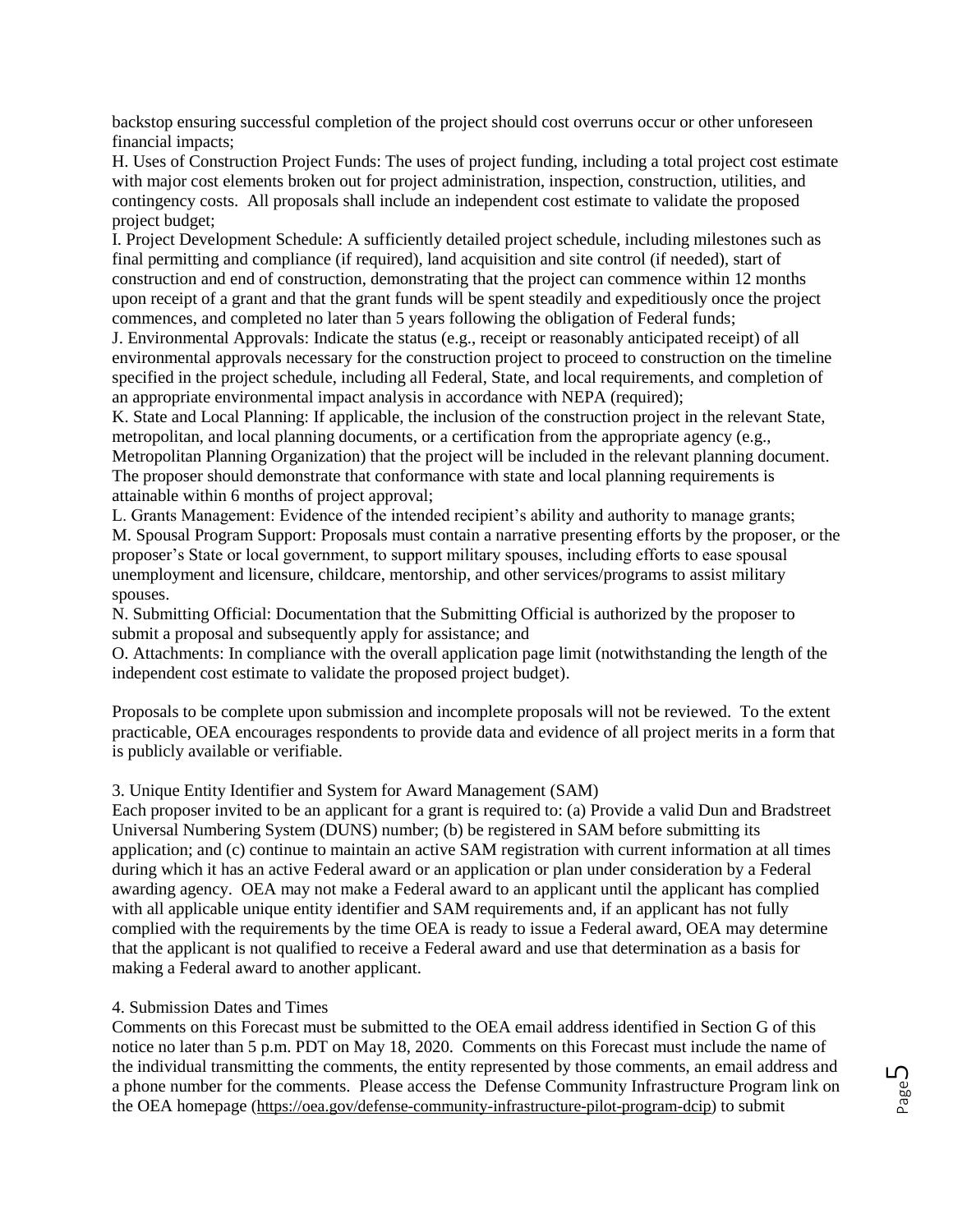comments. OEA will incorporate comments and republish this Forecast as a Final Federal Funding Opportunity no later than May 26, 2020, on Grants.gov for a 32-day solicitation period. OEA will hold a pre-proposal webinar at 3 p.m. EDT on June 2, 2020, to review the goals and objectives of the Federal Funding Opportunity and answer questions from interested respondents. Complete proposals for Defense Community Infrastructure grants must be received by OEA by June 26, 2020, (the Proposal Deadline). All proposals will be ranked by the review panel, the Secretary of Defense shall approve the final rankings, and OEA will assign project managers and invite applications by August 8, 2020, accounting for the amount of the available appropriation from those ranked projects according to the ranking.

#### 5. Intergovernmental Review

This program is eligible for coverage under Executive Order 12372, "Intergovernmental Review of Federal Programs," issued with the desire to foster intergovernmental partnership and strengthen Federalism by relying on State and local processes for the coordination and review of proposed Federal financial assistance and direct Federal development. The Order allows each State to designate an entity to perform this function. The official list of those entities is available at: [https://www.whitehouse.gov/wp](https://www.whitehouse.gov/wp-content/uploads/2019/02/SPOC-February-2019.pdf)[content/uploads/2019/02/SPOC-February-2019.pdf](https://www.whitehouse.gov/wp-content/uploads/2019/02/SPOC-February-2019.pdf) . Applicants located in States that provide a designated entity should contact them for more information on the process. States that do not provide a designated entity have chosen not to participate in the intergovernmental review process. Applicants located in States without a designated entity may submit the proposal directly. Funding is subject to NEPA, and compliance with NEPA is required.

#### 6. Funding Restrictions

See Section C., paragraph 3, for information on eligible activities.

Federal funds may supplement and cannot substitute for or otherwise supplant other available public or private funds such as Defense Access Roads Program, Transportation grants, etc.

#### 7. Other Submission Requirements

Key Dates: Comments on this Forecast must be submitted to the OEA email address identified in Section G., of this notice no later than 5 p.m. PDT on May 18, 2020. Comments on this Forecast must include the name of the individual transmitting the comments, the entity represented by those comments, an email address and a phone number for the comments. Please access the Defense Community Infrastructure Program link on the OEA homepage [\(https://oea.gov/defense-community-infrastructure-pilot-program-dcip\)](https://oea.gov/defense-community-infrastructure-pilot-program-dcip) to submit comments. OEA will incorporate comments and republish this Forecast as a Final Federal Funding Opportunity no later than May 26, 2020, on Grants.gov for a 32-day solicitation period. OEA will hold a pre-proposal webinar at 3 p.m. EDT on June 2, 2020, to review the goals and objectives of this Forecast and answer questions from interested respondents. Complete proposals for Defense Community Infrastructure grants must be received by OEA by June 26, 2020, (the Proposal Deadline). OEA will evaluate all proposals and announce by August 8, 2020, the projects that have been selected for submission of a grant application.

## **E. APPLICATION REVIEW INFORMATION**

## 1. Selection Criteria

Upon validating the eligibility of the interested respondent to apply for assistance, a review panel, comprised of the military services, DoD, and OEA, ranks proposals to recommend to the Secretary of Defense for invitation of a formal grant application. The proposed ranking criteria, with relative weights (the more responsive the proposal is to a need in these areas, the higher the score), are:

a) The program prioritizes projects addressing the following issues (in this ranked order): the extent the proposed project enhances (Tier I) military family quality of life; (Tier II) resiliency; and, (Tier III) military value at a local installation Proposals in Tier I will rank higher than Tiers II

Page ص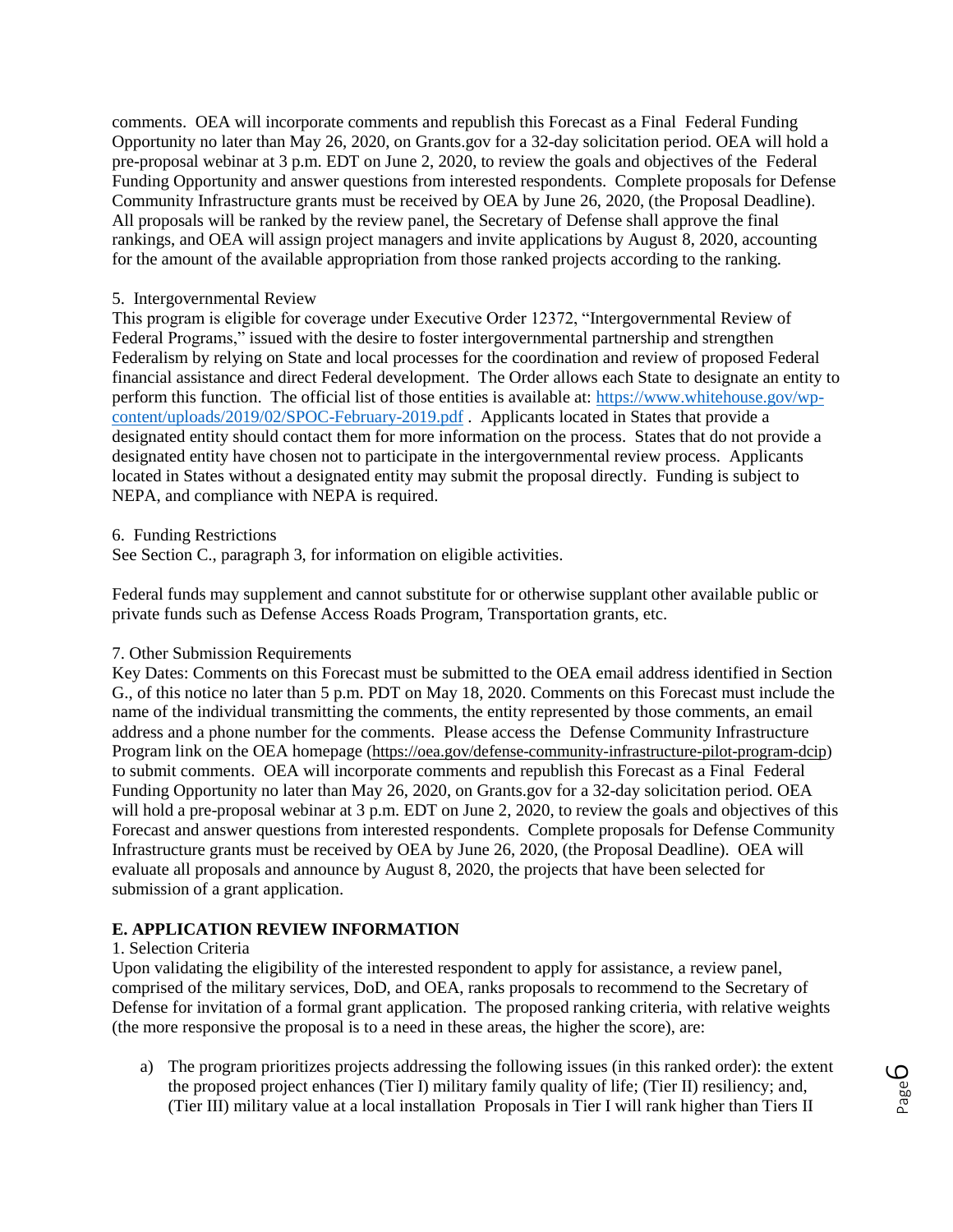and III. Proposals in Tier II will rank higher than Tier III. Key considerations are that (i) Service members/families are at least 50% of the patrons/recipients/beneficiaries of the proposed infrastructure project; (ii) State/local government provides DoD spousal licensure reciprocity; (iii) Tier I military family quality of life projects come from installations in locations with the most significant quality of life challenges; and, (iv) Tier I projects focus on schools, hospitals, day care, and recreation centers, etc. (0-40 points);

- b) The need for the proposed project and impacts to the stated issue (Tier) if the project is not undertaken and factoring in the assessment of the local installation endorsement letter on (i) the existing conditions of the issue, and (ii) how those existing conditions rank against other Service installations. This may include the relationship of the proposed project to the requirements and objectives of the relevant military department, for example: support for (1) the extent to which an approved project reduces the operating cost of the local installation or contributes to a cost avoidance for an existing or planned requirement; (2) an approved or planned stationing action; (3) an approved or planned land acquisition; (4) mitigation of an off-post impact required by an existing NEPA analysis identified through local installation endorsement of the proposal; or (5) an approved energy resilience or water master plan (0-25 points);
- c) The extent to which the proposed project is feasible, reasonable, allocable, and allowable; the amount of non-DoD funding leveraged in the proposed project (non-rural projects with a State or local match of 50% or more will score higher); third party cost validation of cost estimates; and an explanation why a proposed project is not otherwise eligible for consideration under any existing Federal program (e.g., Defense Access Roads Program, Federal Transportation formula funding, etc.) (0-25 points); and,
- d) The ability of the proposer to start construction within 1 year or less of funding, including whether the proposer has established site control; completion of necessary Federal and/or State/local environmental analysis; and, public and/or private financing firmly committed and, but for the Federal award, are able to be expended (0-10 points).

Comments on the above selection criteria that are submitted later than 5 p.m. PDT on May 18, 2020, will not be considered, and changes to these selection criteria, if any, will be republished in a Final Federal Funding Opportunity on Grants.gov on May 26, 2020.

## 2. Review and Selection Process

The composition of the Defense Community Infrastructure Program review panel, to include other DoD and Military Department staff with technical proficiencies and relevant experience, will be finalized after the Proposal Deadline, based on the number and nature of proposals received. The panel will rank all proposals against the Selection Criteria and make recommendations to the Secretary of Defense. Following the Secretary of Defense's approval of the final rankings, the Director, OEA, will proceed to invite grant applications by August 8, 2020, and award funding consistent with the ranked proposals prior to September 23, 2020. Recipients will need to accept the terms of these awards so the funds can be obligated prior to September 30, 2020. Proposers invited to submit grant applications must also evidence steps to obtain a surety bond as a contingency against project cost overruns or other unforeseen financial impacts that might result in an unfinished project. Review panel members will be subject to a nondisclosure agreement and be expected to keep the review of these proposals confidential until released from the non- disclosure agreement by OEA.

## **F**. **FEDERAL AWARD ADMINISTRATION INFORMATION**

## 1. Federal Award Notices

In the event a grant is awarded, the successful applicant (Grantee) will receive a notice of award in the form of a grant agreement, signed by the Director, OEA (Grantor), on behalf of DoD. The grant agreement will be transmitted electronically. Grants must be awarded and the Grantee must accept the terms and condition of an award before September 23, 2020, so the funds can be obligated prior to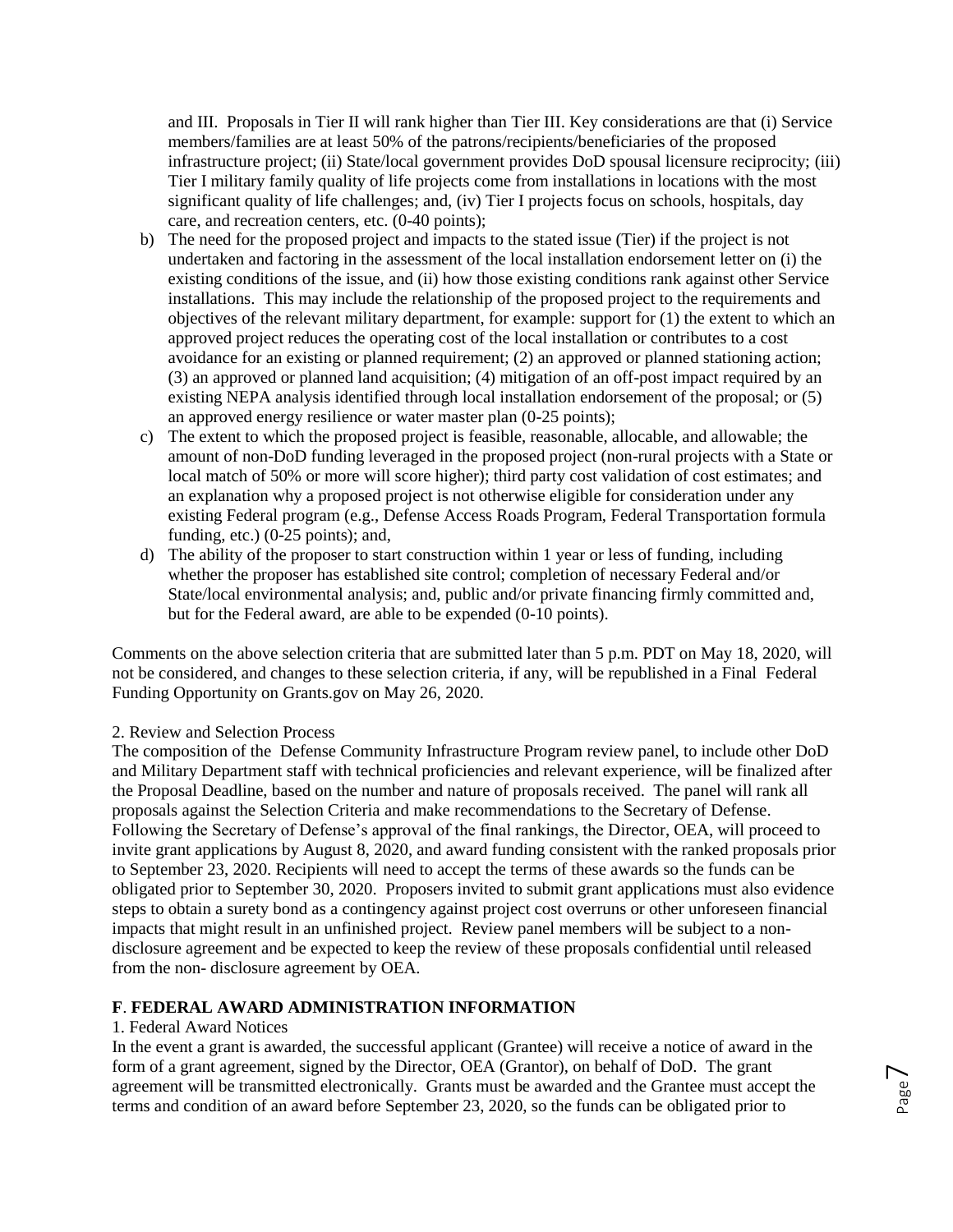September 30, 2020. Once obligated, the funding remains available for expenses for up to 5 years, as approved by OEA in the grant terms and conditions.

# 2. Administrative and National Policy Requirements

Any grant awarded under this program will be governed by the provisions of the OMB circulars applicable to financial assistance and DoD's implementing regulations in place at the time of the award. A Grantee receiving funds under this opportunity and any consultant or pass-thru entity operating under the terms of a grant shall comply with all Federal, State, and local laws applicable to its activities. Federal regulations that will apply to an OEA grant include administrative requirements and provisions governing allowable costs as stated in:

- 2 CFR part 200, ''Uniform Administrative Requirements, Cost Principles, and Audit Requirements for Federal Awards'';
- 2 CFR part 1103, "Interim Grants and Cooperative Agreements Implementation of Guidance in 2 CFR part 200, ''Uniform Administrative Requirements, Cost Principles, And Audit Requirements for Federal Awards'';
- 2 CFR part 25, "Universal Identifier and System for Award Management";
- 2 CFR part 170, "Reporting Sub-award and Executive Compensation Information";
- 2 CFR part 180, OMB Guidelines to Agencies on Government-wide Debarment and Suspension (Non-procurement), as implemented by DoD in 2 CFR part 1125, Department of Defense Nonprocurement Debarment and Suspension; and
- 32 CFR part 28, ''New Restrictions on Lobbying''.
- Additional requirements applicable to construction awards include compliance with:
- National Environmental Protection Act (NEPA)
- National Historic Preservation Act
- Buy American Act and Hire American Act

# 3. Reporting Performance

OEA requires performance reports in intervals no less frequent than annual nor more frequent than quarterly except in unusual circumstances, for example, where more frequent reporting is necessary for effective monitoring or could significantly affect deliverables. OEA's notice of award will include a schedule to identify reporting type, frequency, and due dates. All performance reports will be submitted electronically. The following provides the required criteria for construction grant performance reports:

- OEA will significantly rely upon onsite technical inspections and certified percentage of completion data to monitor progress under awards and sub-awards for construction. OEA may require additional performance reports when considered necessary.
- Significant developments. Events may occur between the scheduled performance reporting dates that have significant impact upon the supported activity. In such cases, the non-Federal entity must inform OEA as soon as the following types of conditions become known:
	- o Problems, delays, or adverse conditions which will materially impair the ability to meet the objective of the Federal award. This disclosure must include a statement of the action taken, or contemplated, and any assistance needed to resolve the situation.
	- o Favorable developments which enable meeting time schedules and objectives sooner or at less cost than anticipated or producing more or different beneficial results than originally planned.
	- o OEA retains the right to make site visits as warranted.

The final performance report will be due 90 calendar days after the period of performance end date. The final performance report must contain a summary of activities for the entire grant period. All required deliverables should be submitted with the final performance report. If a justified request is submitted by a non-Federal entity, OEA may extend the due date for any performance report.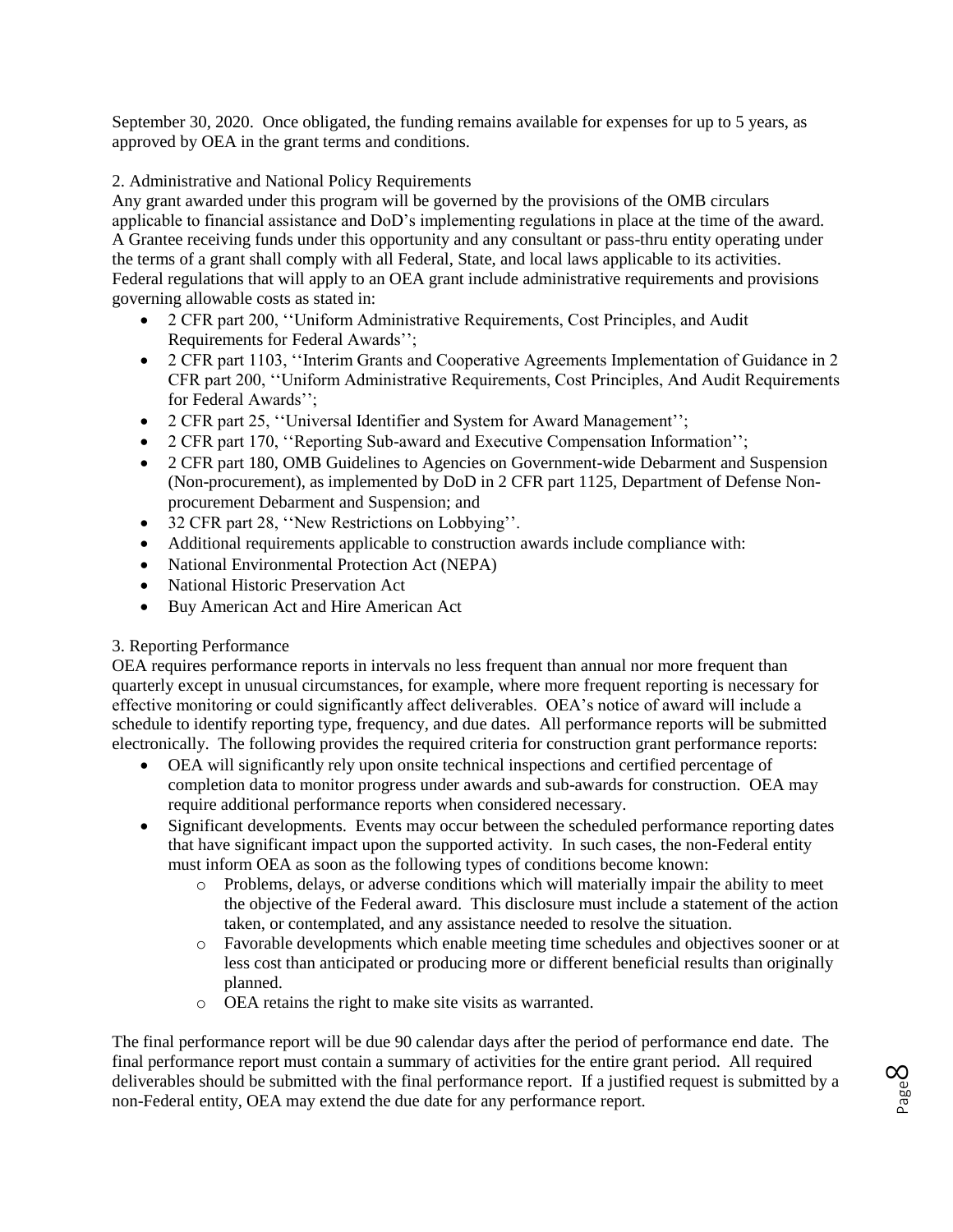Awards including acquisition or improvement to real property or personal property will be subject to OEA Federal interest as well as property standards as specified in 2 CFR 200.

Evidence submitted by the non-Federal entity demonstrating completion of the project is required. Examples of such evidence include occupancy permits, operational licenses and permits, titles, etc.

#### 4. Financial

The non-Federal entity will submit SF-425, ''Federal Financial Report,'' electronically to OEA. Submission due dates will be provided in OEA's notice of award. Interim financial reports are required annually. The final financial report is due 90 days after the period of performance end date.

#### 5. Post Award Reporting Requirements

The non-Federal entity must comply with the post award reporting requirements reflected in Appendix XII to 2 CFR Part 200-Award Term and Condition for Recipient Integrity and Performance Matters.

#### **G. Federal Awarding Agency Contacts**

Please access the Defense Community Infrastructure Program link on the OEA homepage [\(https://oea.gov/defense-community-infrastructure-pilot-program-dcip\)](https://oea.gov/defense-community-infrastructure-pilot-program-dcip) to submit comments on this Forecast. Comments on this Forecast must include the name of the individual transmitting the comments, the entity represented by those comments, an email address and a phone number for the comments. Requests for further information or for help with problems related to this program should be directed to: Mr. Daniel Glasson, Office of Economic Adjustment, 2231 Crystal Drive, Suite 520, Arlington, VA 22202–3711. Office: (703) 697–2130 or (if on Telework) (571) 733-7467. Email: daniel.l.glasson.civ@mail.mil.

The OEA homepage address is: [http://www.oea.gov.](http://www.oea.gov/)

# **H. OTHER INFORMATION**

SUMMARY: This notice announces an opportunity to obtain funding from the Office of Economic Adjustment (OEA) to assist States, local governments, and not-for-profit, member owned utility services to address deficiencies in community infrastructure supportive of a military installation, under the Defense Community Infrastructure Pilot Program. This notice includes proposal requirements, the deadline for submitting proposals, and the criteria that will be used to select proposals. Because this is a new program, this notice also requests public comments (as a "Forecast") on the proposed selection criteria for these grants, as provided in Section E., paragraph 1 of this notice. Applications must report whether the state in which the project is located accepts spousal licensure reciprocity requests from DoD spouses. The Secretary of Defense approved the program on May 6, 2020, and identified as the priority for the program to focus on military family quality of life. OEA will consider and respond to any comments received after the 12-day Forecast period and converting this Forecast to a Final Federal Funding Opportunity notice.

Awards may be provided under this notice directly by OEA to a State, local government, or a not-forprofit, member-owned utility service, or funds may be transferred to another Federal agency for award on behalf of a state or local government.

## SUPPLEMENTARY INFORMATION:

a. Federal Awarding Agency: Office of Economic Adjustment (OEA), Department of Defense (DoD).

b. Funding Opportunity Title: Defense Community Infrastructure Pilot Program.